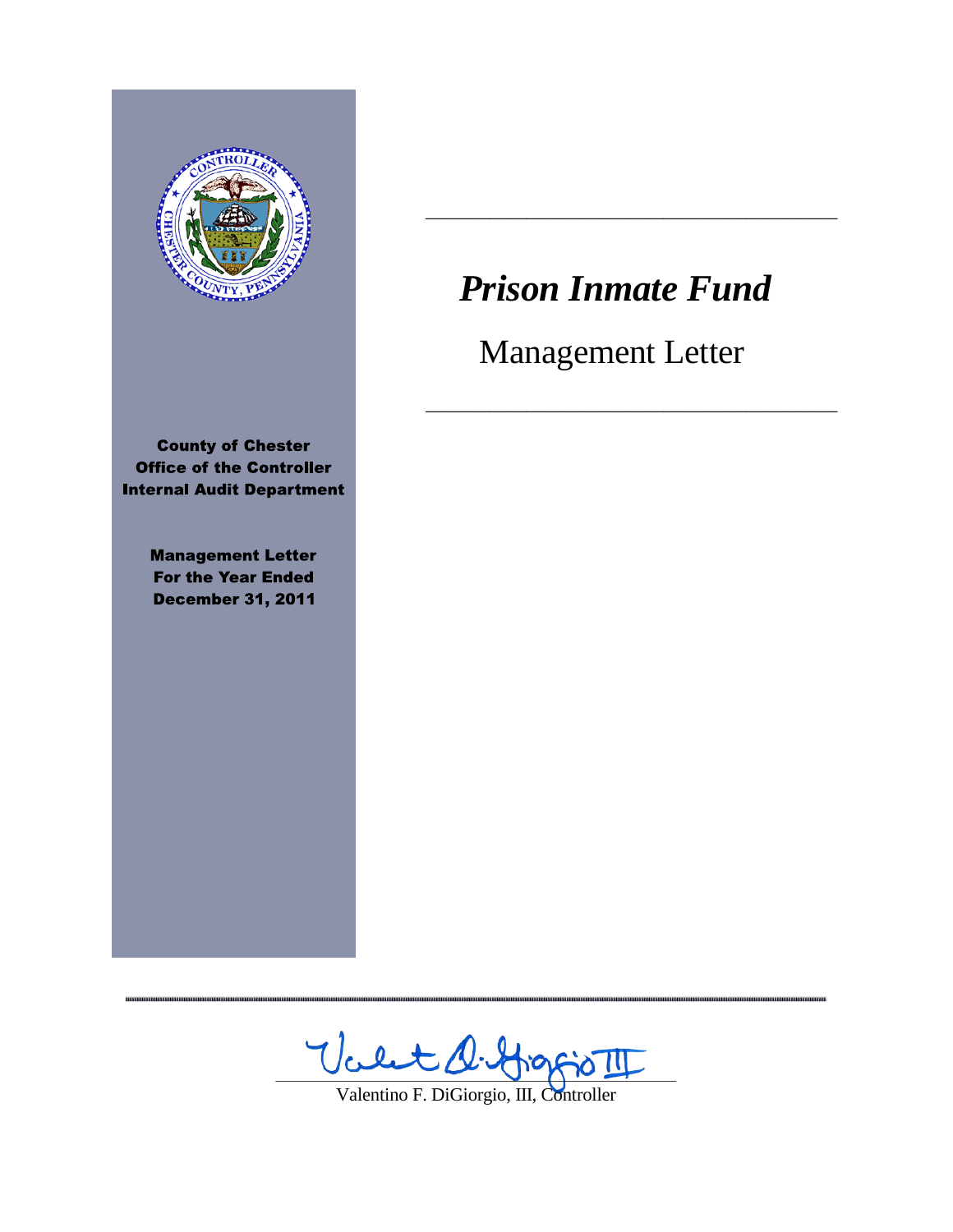## **To: Warden D. Edward McFadden**

## *Introduction*

On December 17, 2012, Internal Audit completed an audit of the *Chester County Prison Inmate Fund* (*Inmate Fund*) for the year ended December 31, 2011. Christian J. Kriza was the auditor-incharge and was assisted by one additional auditor. Internal Audit is required by County Code to review county offices annually to ensure compliance with policies and procedures and to assess their overall internal control structure. The scope of our audit included a review of the following:

- Cash and Petty Cash
- Accounts Receivable
- Accounts Payable
- Cash Receipts
- Cash Disbursements
- Voided Transactions
- Compliance Escheats

We conducted our audit in accordance with generally accepted auditing standards and standards applicable to financial audits contained in *Government Auditing Standards* published by the Comptroller General of the United States. We have also issued our Independent Auditor's Report on Internal Control over Financial Reporting and on Compliance and Other Matters concurrent with this management letter. Disclosures and other information in this report (also dated December 17, 2012) should be considered in conjunction with this management letter.

## *Executive Summary*

The management and staff of the *Inmate Fund* are, in all material respects, in compliance with policies and procedures imposed by the County of Chester, and by prison management. There were no matters of a significant nature in the overall internal control structure or in the area of compliance.

Internal Audit did, however, note several matters of a lesser significance involving internal controls. These matters have all been included within this management letter. Based on Internal Audit's testing and observations, it is our opinion that these deficiencies are not the result of negligence or deliberate misconduct, but are instead the consequence of one or more of the following:

- Oversight
- Human error

We want to thank the management and staff of the *Inmate Fund* for their cooperation and assistance during the course of this audit. We have provided herein a copy of our "Audit Findings and Recommendations" for your review and comment.

Please feel free to contact our office at (610) 344-5906 should you have any questions or concerns.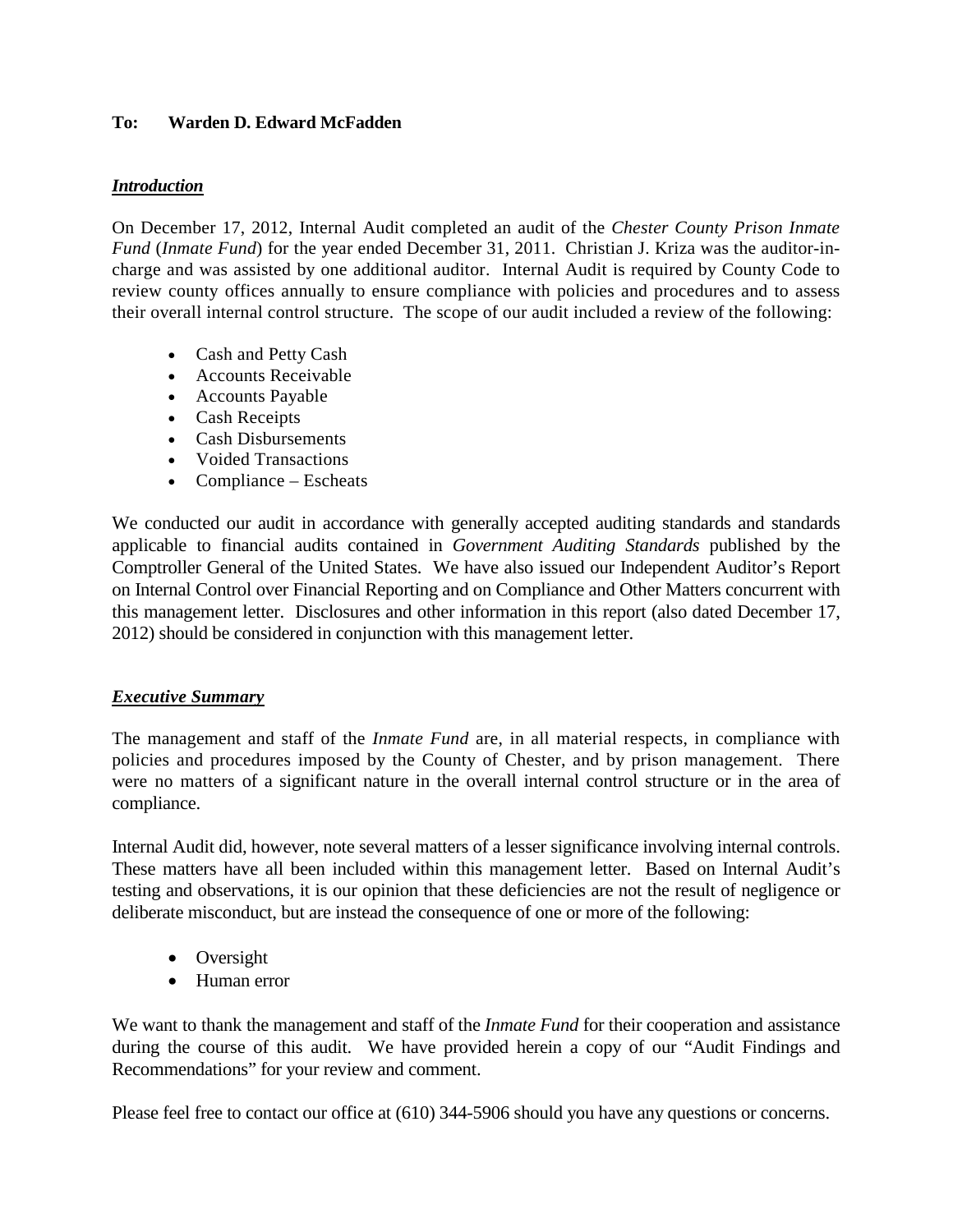## **COUNTY OF CHESTER**

## **PRISON INMATE FUND**

## **FINDINGS AND RECOMMENDATIONS**

## **FOR THE YEAR ENDED DECEMBER 31, 2011**

## **I. INTERNAL CONTROL FINDINGS AND RECOMMENDATIONS**

## AUTHORIZATION

#### Finding 1: Cash

In January 2012, the newly appointed Fiscal Coordinator was added to the signature card at the bank. Due to the fact that only one signature is required on all checks, and to ensure appropriate separation of duties, the fiscal coordinator should not be included as a check signer.

#### Recommendation

Internal Audit recommends that *Prison Management* have the Fiscal Coordinator removed from the signature card as an authorized signer on the account at its earliest convenience.

#### *Auditee Response*

*Prison management concurs with the finding and recommendation.*

## RECONCILIATION

#### Finding 2: Cash

Internal Audit noted the following:

- Client prepared year-end bank reconciliation did not account for the December 2011 bank service charge on the books. Without this adjustment on the books, the year-end cash balance was incorrect.
- Client prepared year-end balance sheet did not balance and difference was not properly explained. In addition, the "due to inmate" balance was incorrect.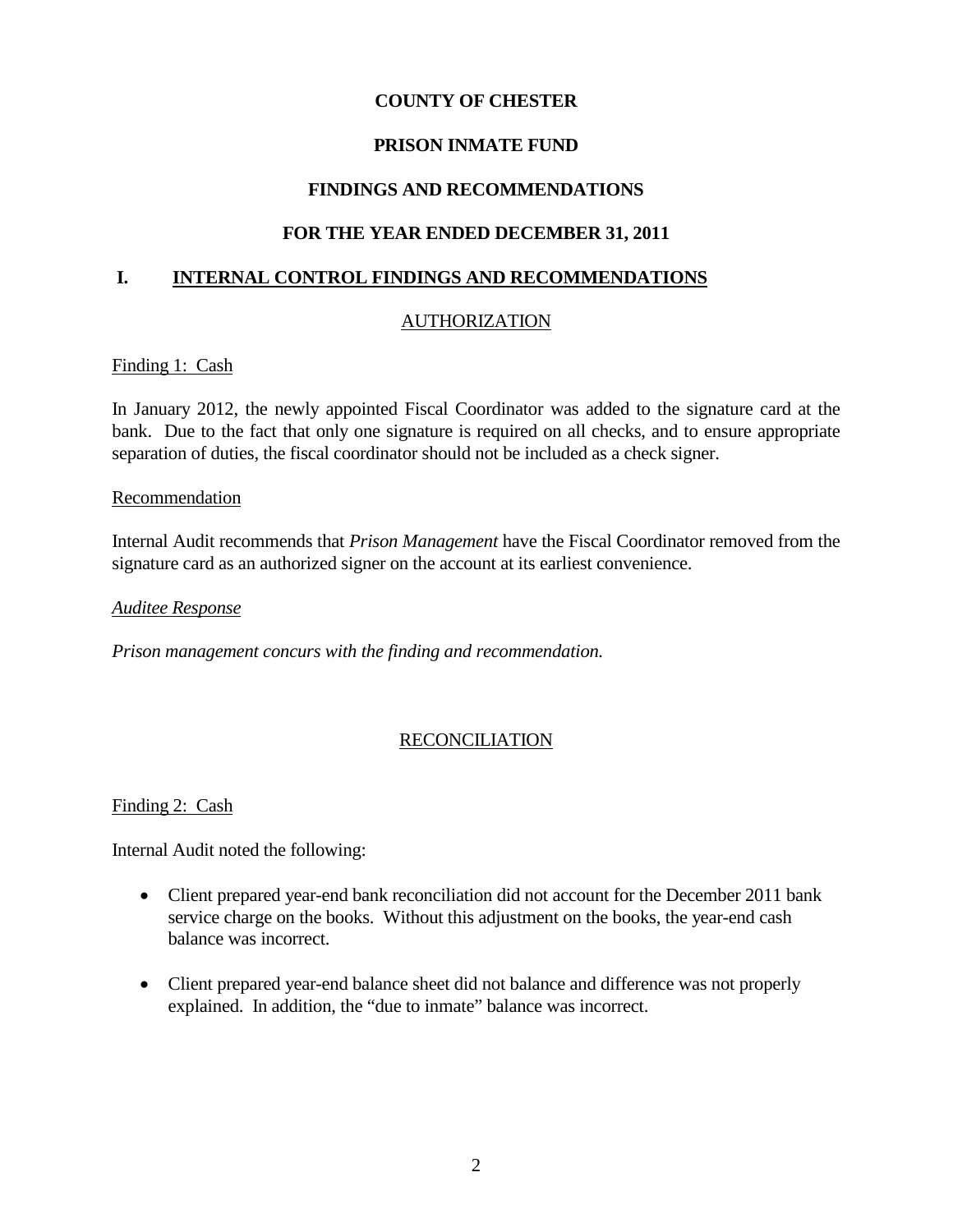## **COUNTY OF CHESTER**

## **PRISON INMATE FUND**

## **FINDINGS AND RECOMMENDATIONS**

## **FOR THE YEAR ENDED DECEMBER 31, 2011**

## **I. INTERNAL CONTROL FINDINGS AND RECOMMENDATIONS**

## **RECONCILIATION**

Finding 2: Cash (continued)

#### **Recommendation**

Internal Audit recommends that *Prison Management* update their records to include the above stated adjustment to the December 31, 2011 bank reconciliation. In addition, the balance sheet should also be revised to reflect the correct "due to inmate" balance. Any differences should always be fully documented and explained.

*Auditee Response*

*Prison management concurs with the finding and recommendation.*